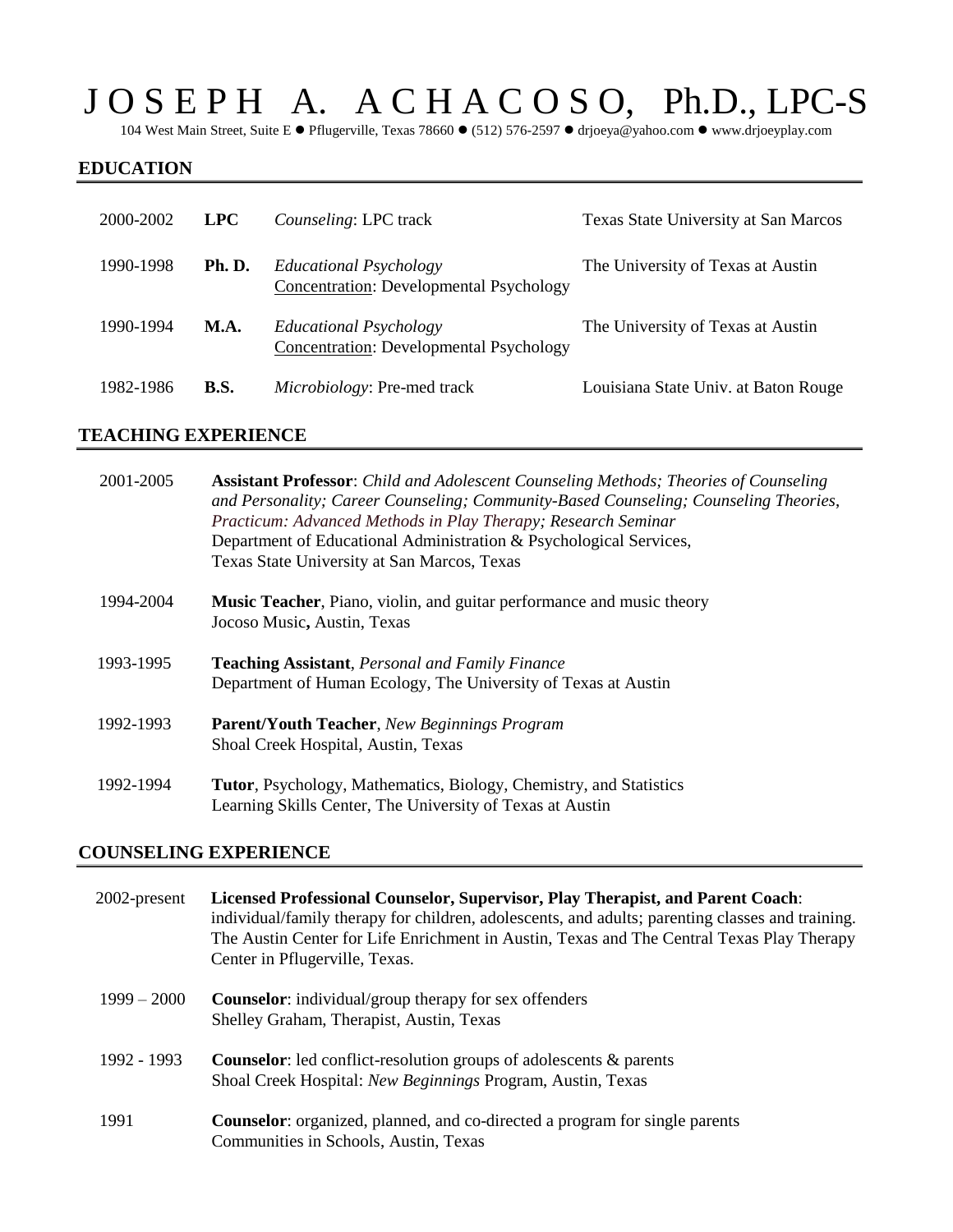## **INVITED LECTURES**

"My Experiences as an Asian American" *Counseling Diverse Populations*. Department of Education Administration & Psychological Services. Southwest Texas State University: Dr. Stella Kerl

"How Sibling Relationships Influence Peer Relationships" *Child and Adolescent Development*. Department of Educational Psychology at The University of Texas at Austin: Dr. Amanda Harrist

| Aug $01 -$ May 05                                                                                                                                                                                                                                           | <b>Assistant Professor</b>                                                                                                                     | <b>Texas State University</b>                                                                                                                                                                 | San Marcos, Texas                    |  |
|-------------------------------------------------------------------------------------------------------------------------------------------------------------------------------------------------------------------------------------------------------------|------------------------------------------------------------------------------------------------------------------------------------------------|-----------------------------------------------------------------------------------------------------------------------------------------------------------------------------------------------|--------------------------------------|--|
|                                                                                                                                                                                                                                                             | Responsibilities include:                                                                                                                      |                                                                                                                                                                                               |                                      |  |
|                                                                                                                                                                                                                                                             | ٠<br>٠                                                                                                                                         | Teach graduate students counseling courses such as Child and Adolescent Counseling<br>Methods and Advanced Methods in Play Therapy.<br>Help students achieve their career and personal goals. |                                      |  |
| Jun $02$ – present                                                                                                                                                                                                                                          | <b>Play Therapist</b>                                                                                                                          | The Austin Center for Life Enrichment<br>The Central Texas Play Therapy Center                                                                                                                | Austin, Texas<br>Pflugerville, Texas |  |
|                                                                                                                                                                                                                                                             | Responsibilities include:                                                                                                                      |                                                                                                                                                                                               |                                      |  |
|                                                                                                                                                                                                                                                             | Provide individual and group therapy for children, adolescents, and adults.<br>٠<br>Teach Child-Parent Relationship classes.<br>$\blacksquare$ |                                                                                                                                                                                               |                                      |  |
| Jul $01 -$ Jul $03$                                                                                                                                                                                                                                         | Asst. Managing Editor                                                                                                                          | Holt, Rinehart, and Winston<br><b>Mathematics Department</b>                                                                                                                                  | Austin, Texas                        |  |
|                                                                                                                                                                                                                                                             | Responsibilities include:                                                                                                                      |                                                                                                                                                                                               |                                      |  |
|                                                                                                                                                                                                                                                             | Maintaining the contracts with vendors.<br>٠<br>Updating division head on departmental finances and budget.<br>٠                               |                                                                                                                                                                                               |                                      |  |
| Jan $00 -$ Jul $01$                                                                                                                                                                                                                                         | Freelance Writer and Editor                                                                                                                    |                                                                                                                                                                                               | Austin, Texas                        |  |
|                                                                                                                                                                                                                                                             | Responsibilities include:                                                                                                                      |                                                                                                                                                                                               |                                      |  |
| Writing and editing items in mathematics, chemistry, biology, Earth science, computer<br>٠<br>technology, and physics for different state assessments at all grade levels.<br>Editing and proofing GED preparatory manuals in mathematics and biology.<br>٠ |                                                                                                                                                |                                                                                                                                                                                               |                                      |  |
| Mar $00 - Aug 00$                                                                                                                                                                                                                                           | <b>Mathematics Specialist</b>                                                                                                                  | <b>Kamico Instructional Media</b><br><b>Mathematics Division</b>                                                                                                                              | Austin, Texas                        |  |
|                                                                                                                                                                                                                                                             | supplementary materials.                                                                                                                       | Responsibilities include: Writing and editing mathematics items and activities for TAAS                                                                                                       |                                      |  |
| Jan $00 - \text{Mar } 00$                                                                                                                                                                                                                                   | <b>Research Consultant</b>                                                                                                                     | <b>Pro-Ed Publishing</b>                                                                                                                                                                      | Austin, Texas                        |  |
|                                                                                                                                                                                                                                                             |                                                                                                                                                | Responsibilities include: Proofing and editing testing manuals.                                                                                                                               |                                      |  |

# **PROFESSIONAL HISTORY**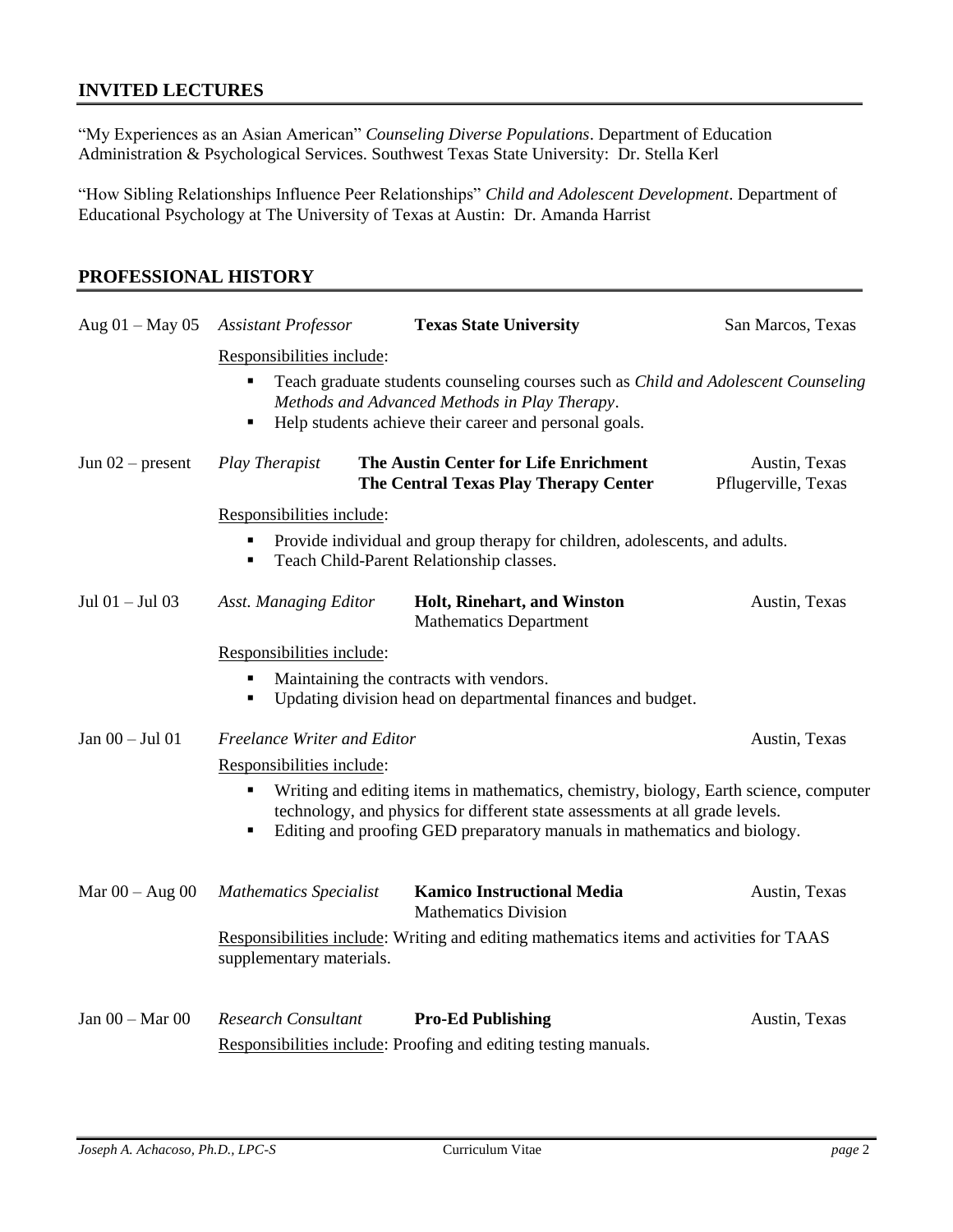# **PROFESSIONAL HISTORY (cont.)**

| Nov 99 – Mar 00  | Counselor<br>Responsibilities include:                                                                                                                                                                                                                                                                                                                                                                                                                                                                                                                                       | <b>Shelley Graham, Therapist</b>                                                                                                                             | Austin, Texas |  |
|------------------|------------------------------------------------------------------------------------------------------------------------------------------------------------------------------------------------------------------------------------------------------------------------------------------------------------------------------------------------------------------------------------------------------------------------------------------------------------------------------------------------------------------------------------------------------------------------------|--------------------------------------------------------------------------------------------------------------------------------------------------------------|---------------|--|
|                  | ٠<br>٠                                                                                                                                                                                                                                                                                                                                                                                                                                                                                                                                                                       | Group and individual counseling of adult male sex offenders<br>Writing progress notes and reviewing daily journals of sex offenders                          |               |  |
| Jan 96 – Dec 99  | Program Specialist                                                                                                                                                                                                                                                                                                                                                                                                                                                                                                                                                           | <b>Texas Education Agency</b><br><b>Student Assessment</b>                                                                                                   | Austin, Texas |  |
|                  | Responsibilities include:<br>Coordinating item development of TAAS mathematics and science tests and algebra<br>٠<br>and biology end-of-course tests<br>Managing the accommodations Task Force that reviews statewide accommodation<br>٠<br>requests.<br>Managing the quality control of the production of TAAS test booklets and answer<br>٠<br>keys.<br>Facilitating TAAS mathematics advisory committees of educators representing<br>districts statewide.<br>Editing and proofreading TAAS tests, administration manuals, and other publications<br>٠<br>prior to print. |                                                                                                                                                              |               |  |
| Jan 94 – May 04  | Music Teacher                                                                                                                                                                                                                                                                                                                                                                                                                                                                                                                                                                | <b>Jocoso Music</b>                                                                                                                                          | Austin, Texas |  |
|                  | Responsibilities include:<br>٠<br>٠<br>the piano, violin, and guitar.                                                                                                                                                                                                                                                                                                                                                                                                                                                                                                        | Managing the accounting and bookkeeping of the sole proprietorship.<br>Teaching children, adolescents, and adults music theory and the skills of how to play |               |  |
|                  | June 94 – May 96 Research and Statistical Consultant                                                                                                                                                                                                                                                                                                                                                                                                                                                                                                                         | The University of Texas<br>Department of Human Ecology                                                                                                       | Austin, Texas |  |
|                  | Responsibilities include:<br>Designing, administering, and analyzing surveys and questionnaires from 300<br>$\blacksquare$<br>financial planners and educators using SAS and SPSS programs.<br>Designing benchmarks for planners and educators to use when advising personal and<br>٠<br>family financial matters.<br>Advising professors on research methodology, direction of analyses, and preparation<br>٠<br>of manuscripts for publication                                                                                                                             |                                                                                                                                                              |               |  |
| June 93 - Jan 94 | Piano Teacher                                                                                                                                                                                                                                                                                                                                                                                                                                                                                                                                                                | <b>Anybody Can Play National Program</b>                                                                                                                     | Austin, Texas |  |
|                  | Responsibilities include: Teaching music theory and the skills of how to play the piano to<br>preschool, elementary school children, and adults at elementary schools, childcare centers, and<br>residences.                                                                                                                                                                                                                                                                                                                                                                 |                                                                                                                                                              |               |  |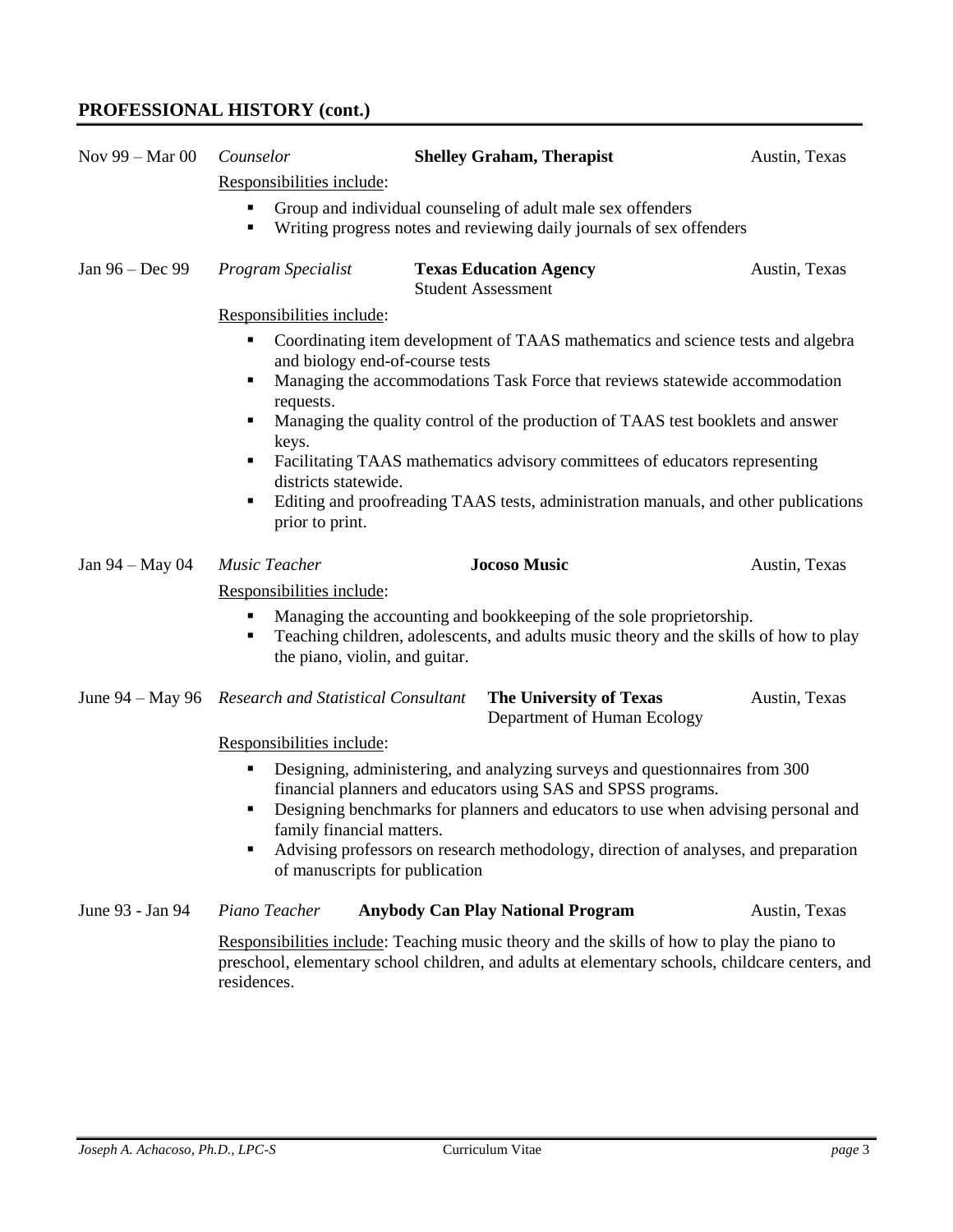June 93 - May 95 *Teaching Assistant* **The University of Texas** Austin, Texas

Department of Human Ecology

Responsibilities include:

- **Example 1** Assisting three professors in teaching, grading, and tutoring students in the course, *Personal and Family Financ*e.
- Designing multiple-choice questions and proctoring exams.
- Advising students on projects and homework assignments.
- **•** Lecturing to classes of 100-200 students about life, disability, and auto insurance as well as credit and cash management.

### June 94 - May 95 *Consultant* **Southwest Educational Development Laboratory** Austin, Texas

#### Responsibilities include:

- Collecting data from the thirteen largest urban school districts in the Southwest region (AR, LA, NM, OK, and TX) to develop and write the Data Interpretation Section for the Urban Landscape Paper.
- Gleaning data from promising native education programs in the Southwest region to develop and write Native Education Promising Practice Directory.
- Developing and writing the Alternative Organizational Plan Directory focusing on promising initiatives in rural small schools in the Southwest.

### June 93 - May 94 *Doctoral Minority Intern* **Southwest Educational Development Laboratory** Austin, Texas Responsibilities include:

- Editing the published document, The Continuity Framework, which promotes the successful collaboration of Head Start and public school administrators, teachers, parents, and the surrounding community.
- Writing a document, Insights, for policymakers and practitioners on school-linked services, focusing on its funding and accountability.
- Collecting demographic information and other pertinent statistics of states and urban school districts in the Southwest.
- Meeting with the Little Rock ISD superintendent and his executive cabinet to assess their needs and the type of assistance needed for staff development and *Leadership for Change* training.

May 92 - May 93 *Graduate Student Assistant* **Southwest Educational Development Laboratory** Austin, Texas Responsibilities include: Working on projects that ensure the successful transition of children and their families from Head Start to elementary school.

| July 92 - Aug 93 | Parent and Youth Teacher &/Counselor | <b>Shoal Creek Hospital</b>   | Austin, Texas |
|------------------|--------------------------------------|-------------------------------|---------------|
|                  |                                      | <i>New Beginnings Program</i> |               |

### Responsibilities include:

- Teaching parents and their adolescent children about the basic skills of communication, praise, discipline, and family dynamics.
- Managing support groups on conflict resolution.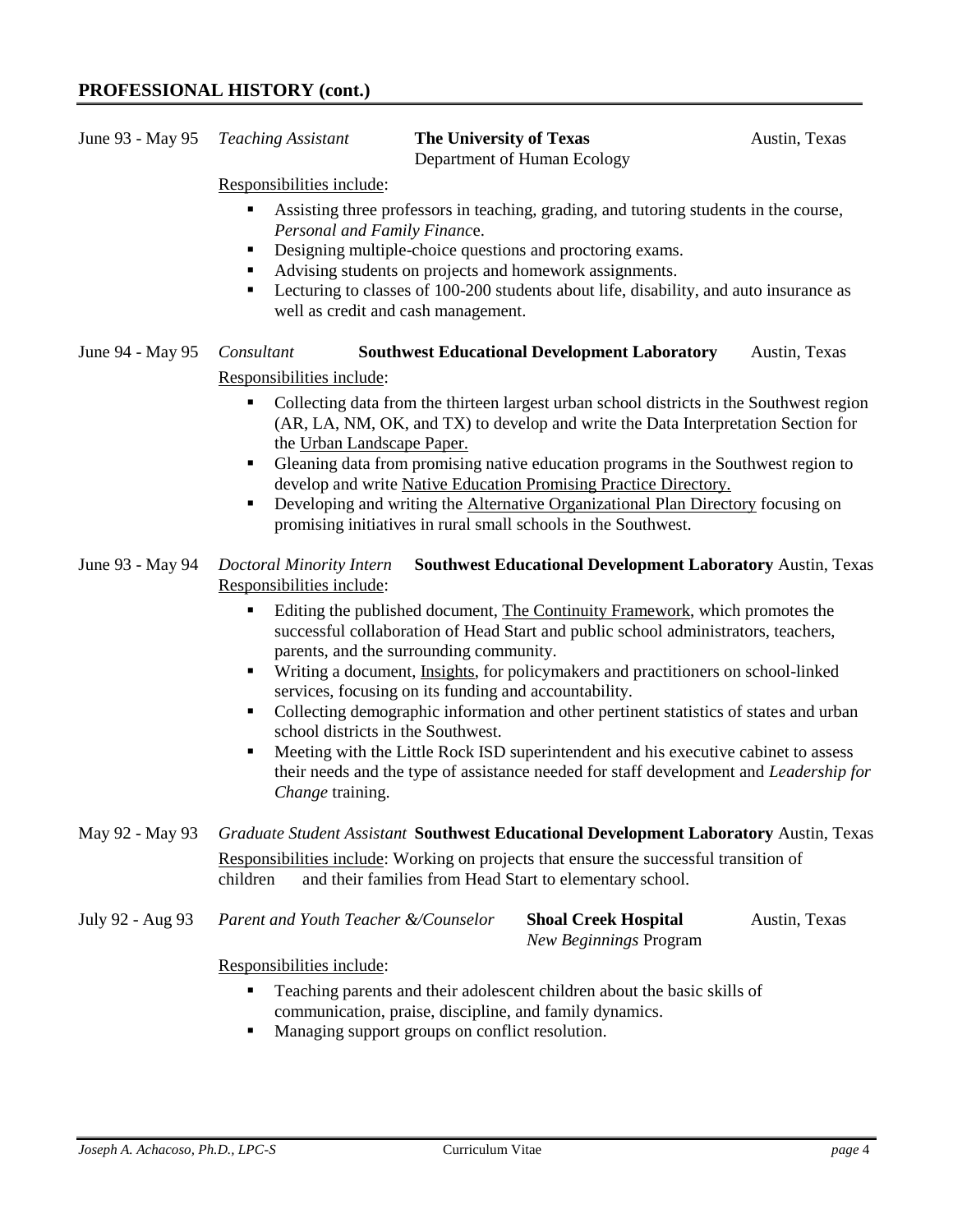| Aug 92 - May 93  | <b>Research Assistant</b>                                                                                                                                                                                                                                                          | <b>The University of Texas</b><br>Partners and Parents Project                                                                                                                    | Austin, Texas         |  |
|------------------|------------------------------------------------------------------------------------------------------------------------------------------------------------------------------------------------------------------------------------------------------------------------------------|-----------------------------------------------------------------------------------------------------------------------------------------------------------------------------------|-----------------------|--|
|                  | Responsibilities include:                                                                                                                                                                                                                                                          |                                                                                                                                                                                   |                       |  |
|                  | Conducting home visits and interviews of parents-to-be in order to study the dynamics<br>$\blacksquare$<br>involved in the transition to parenthood.<br>Recording and analyzing the field data collected during the home visits, using SAS<br>$\blacksquare$<br>and SPSS programs. |                                                                                                                                                                                   |                       |  |
| Jan 92 - May 93  | Certified Tutor                                                                                                                                                                                                                                                                    | <b>The University of Texas</b><br>Learning Skills Center                                                                                                                          | Austin, Texas         |  |
|                  | Responsibilities include:                                                                                                                                                                                                                                                          |                                                                                                                                                                                   |                       |  |
|                  | $\blacksquare$<br>mathematics.<br>٠<br>school.                                                                                                                                                                                                                                     | Tutoring undergraduates in the areas of psychology, statistics, biology, chemistry, and<br>Advising undergraduates on learning strategies, study skills, and applying to graduate |                       |  |
| July 91 - Dec 91 | Counselor/Grant writer                                                                                                                                                                                                                                                             | <b>Communities in Schools</b>                                                                                                                                                     | Austin, Texas         |  |
|                  | Responsibilities include:                                                                                                                                                                                                                                                          |                                                                                                                                                                                   |                       |  |
|                  | Organizing, planning, and co-directing a program for single parents of at-risk children.<br>٠<br>Writing and editing a Nabisco grant proposal for Project LEAP (Learning is Exciting<br>٠<br>with Active Parents).                                                                 |                                                                                                                                                                                   |                       |  |
| Oct 87 - July 90 | Research Associate                                                                                                                                                                                                                                                                 | <b>Louisiana State University Medical Center</b>                                                                                                                                  | Shreveport, Louisiana |  |
|                  | Responsibilities include:                                                                                                                                                                                                                                                          |                                                                                                                                                                                   |                       |  |
|                  | Creating and implementing experimental and genetic engineering studies in<br>٠<br>retrovirology and molecular biology.<br>Maintaining and ordering inventory of laboratory supplies.<br>٠                                                                                          |                                                                                                                                                                                   |                       |  |

### **PUBLICATIONS**

Harrist, A.W., & Achacoso, J.A. (2013). *Reciprocal and complimentary sibling interactions: Relations with socialization outcomes in kindergarten,* Early Education and Development: Special Issue – Sibling Relationship as a Context for Learning and Development.

Greninger, S.A., Hampton, V.L., Kitt, K.A., & Achacoso, J.A. (1997). Perceived *usefulness of credit and insolvency measures among financial planners and educators*, Certified Financial Planner Board of Standards.

Greninger, S.A., Hampton, V.L., Kitt, K.A., & Achacoso, J.A. (1996). *Ratios and benchmarks for measuring the financial well-being of families and individuals.* Financial Services Review.

Wills, J.W., Craven, R.C., & Achacoso, J.A. (1989). *Creation and expression of myristylated forms of Rous sarcoma virus gag protein in mammalian cells.* Journal of Virology, 63 (10), 4331-4343.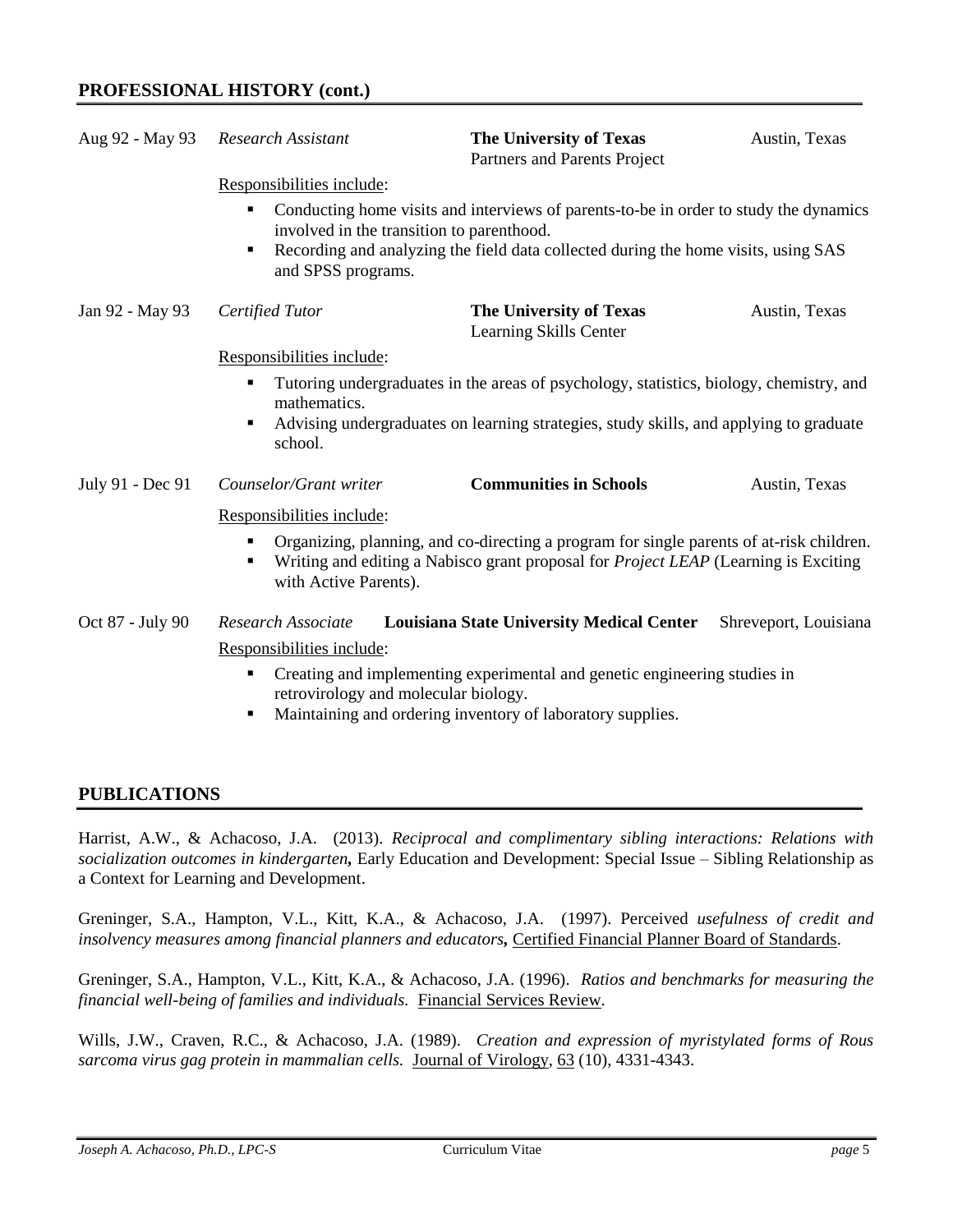#### **PROFESSIONAL PRESENTATIONS**

Achacoso, J.A. (2018). *Play therapy based on adventure: How to promote cordiality and communication in families.* Presented at the 10th International Conference on Play Therapy. Cholula, Puebla, Mexico. May.

Achacoso, J.A. (2018). *Play Therapy: A door through the child's world.* Presented at the 10th International Conference on Play Therapy. Cholula, Puebla, Mexico. May.

Achacoso, J.A. (2018). *Play Therapy for Therapists: How to avoid compassion fatigue through play.* Presented at the 10th International Conference on Play Therapy. Cholula, Puebla, Mexico. May.

Achacoso, J.A. (2018). *Adventure-Based Play Therapy: Improving the Interpersonal Communication and*  Relationships of Children and their Families. Presented at the 3<sup>rd</sup> Annual International Conference hosted by Egeiro Instituto de Terapia Familiar. Tampico, Tamaulipas, Mexico. April.

Achacoso, J.A. (2017). *Play Therapy for Therapists: How to avoid compassion fatigue through play.* Presented at the CEFAP Conference on Play Therapy. Guadalajara, Jalisco, Mexico. May.

Achacoso, J.A. (2016). The Importance of *Play Therapy for Children and Families.* Presented at the Careers & Vocation in Psychology class. Concordia University. Austin, Texas. October.

Achacoso, J.A. (2016). *Play Therapy for Therapists: How to avoid compassion fatigue through play.* Presented at the CEFAP Conference on Play Therapy. Cholula, Puebla, Mexico. February.

Achacoso, J.A. (2016). The Importance of *Play Therapy for Children and Families.* Presented at the Careers & Vocation in Psychology class. Concordia University. Austin, Texas. February.

Achacoso, J.A. (2015). *Adventure-Based Play Therapy: Getting Leaders Out of the Rut and Learning How to Work Together*. Presented at St. Stephen's Missionary Baptist Church Leader's Retreat. Austin, Texas. April.

Achacoso, J.A. (2014). *Adventure-Based Play Therapy: Improving the Interpersonal Communication and Relationships of Children and their Families*. Presented at Coastal Bend Chapter of The Texas Association for Play Therapy Annual Fall Retreat. Corpus Christi, Texas. September.

Achacoso, J.A. (2014). *Play Therapy Interventions for Professionals with Compassion Fatigue.* Presented at Coastal Bend Chapter of The Texas Association for Play Therapy Annual Fall Retreat. Corpus Christi, Texas. September.

Achacoso, J.A. & Zentner, K. (2014). *Child's Play: From Peek-a-boo to Killing Monsters. It's More than Just Fun!* Presented at Family Matters program run by Austin IN Connection. Austin, Texas. January.

Achacoso, J.A. (2014). *Play Therapy Interventions for Professionals with Compassion Fatigue.* Presented at Hill Country Chapter of The Texas Association for Play Therapy Annual Winter Retreat. Wimberley, Texas. January.

Achacoso, J.A. (2013). *Play therapy based on adventure: How to promote cordiality and communication in families.* Presented at the 1st International Symposium on Play Therapy: Building roads to grow creativity, education and the arts. Chihuaua, Chihuahua, Mexico. November.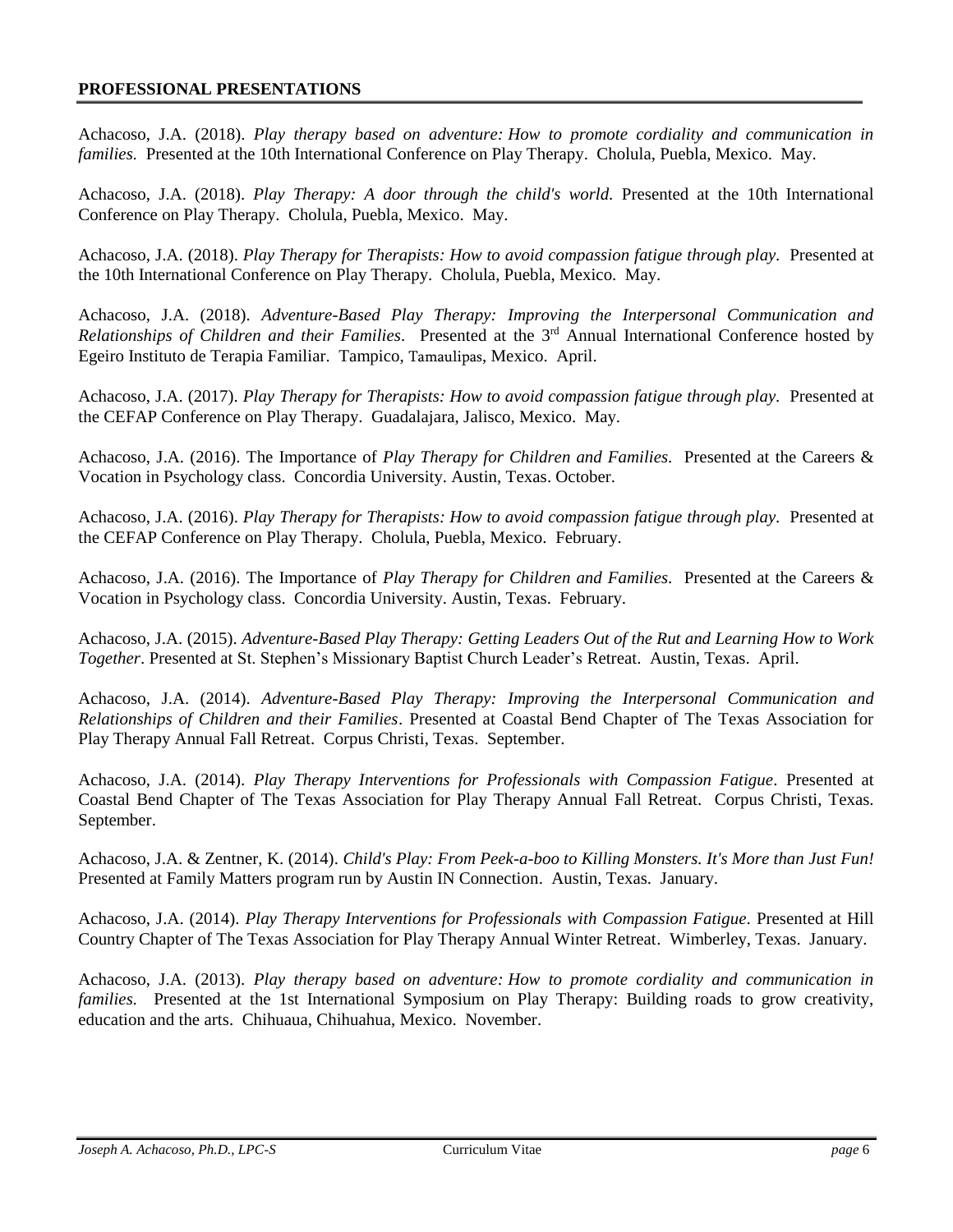#### **PROFESSIONAL PRESENTATIONS (cont.)**

Achacoso, J.A. (2013). *Play Therapy: A door through the child's world.* Presented at the 1st International Symposium on Play Therapy: Building roads to grow creativity, education and the arts. Chihuaua, Chihuahua, Mexico. November.

Achacoso, J.A. (2013). *Play Therapy for Therapists: How to avoid compassion fatigue through play.* Presented at the 1st International Symposium on Play Therapy: Building roads to grow creativity, education and the arts. Chihuaua, Chihuahua, Mexico. November.

Achacoso, J.A. (2013). *Play therapy based on adventure: How to promote cordiality and communication in families.* Presented at the 5th International Conference on Play Therapy: Building roads to grow creativity, education and the arts. Cholula, Puebla, Mexico. May.

Achacoso, J.A. (2013). *Play Therapy: A door through the child's world.* Presented at the 5th International Conference on Play Therapy: Building roads to grow creativity, education and the arts. Cholula, Puebla, Mexico. May.

Achacoso, J.A. (2013). *Play Therapy for Therapists: How to avoid compassion fatigue through play.* Presented at the 5th International Conference on Play Therapy: Building roads to grow creativity, education and the arts. Cholula, Puebla, Mexico. May.

Achacoso, J.A. (2012). *Play therapy based on adventure: How to promote cordiality and communication in families.* Presented at the 4th International Conference on Play Therapy - Playing, Growing and Living: Crossing Boundaries. Cholula, Puebla, Mexico. May.

Achacoso, J.A. (2012). *Play Therapy: A door through the child's world.* Presented at the 4th International Conference on Play Therapy - Playing, Growing and Living: Crossing Boundaries. Cholula, Puebla, Mexico. May.

Achacoso, J.A. (2012). *Play Therapy for Therapists: How to avoid compassion fatigue through play.* Presented at the 4th International Conference on Play Therapy - Playing, Growing and Living: Crossing Boundaries. Cholula, Puebla, Mexico. May.

Achacoso, J.A. (2011). *Play therapy based on adventure: How to promote cordiality and communication in families.* Presented at the 4th International Conference on Play Therapy: Playing, Growing and Living: Crossing Boundaries. Cholula, Puebla, Mexico. October.

Achacoso, J.A. (2011). *Play Therapy: A door through the child's world.* Presented at the 4th International Conference on Play Therapy, Playing, Growing and Living: Crossing Boundaries. Cholula, Puebla, Mexico. October.

Achacoso, J.A. (2011). *Play Therapy for Therapists: How to avoid compassion fatigue through play.* Presented at the 4th International Conference on Play Therapy, Playing, Growing and Living: Crossing Boundaries. Cholula, Puebla, Mexico. October.

Achacoso, J.A. (2011). *Adventure-Based Play Therapy: Understanding the Family System in Real Time.* Presented at Hill Country Chapter of The Texas Association for Play Therapy Annual Winter Retreat. Wimberley, Texas. January.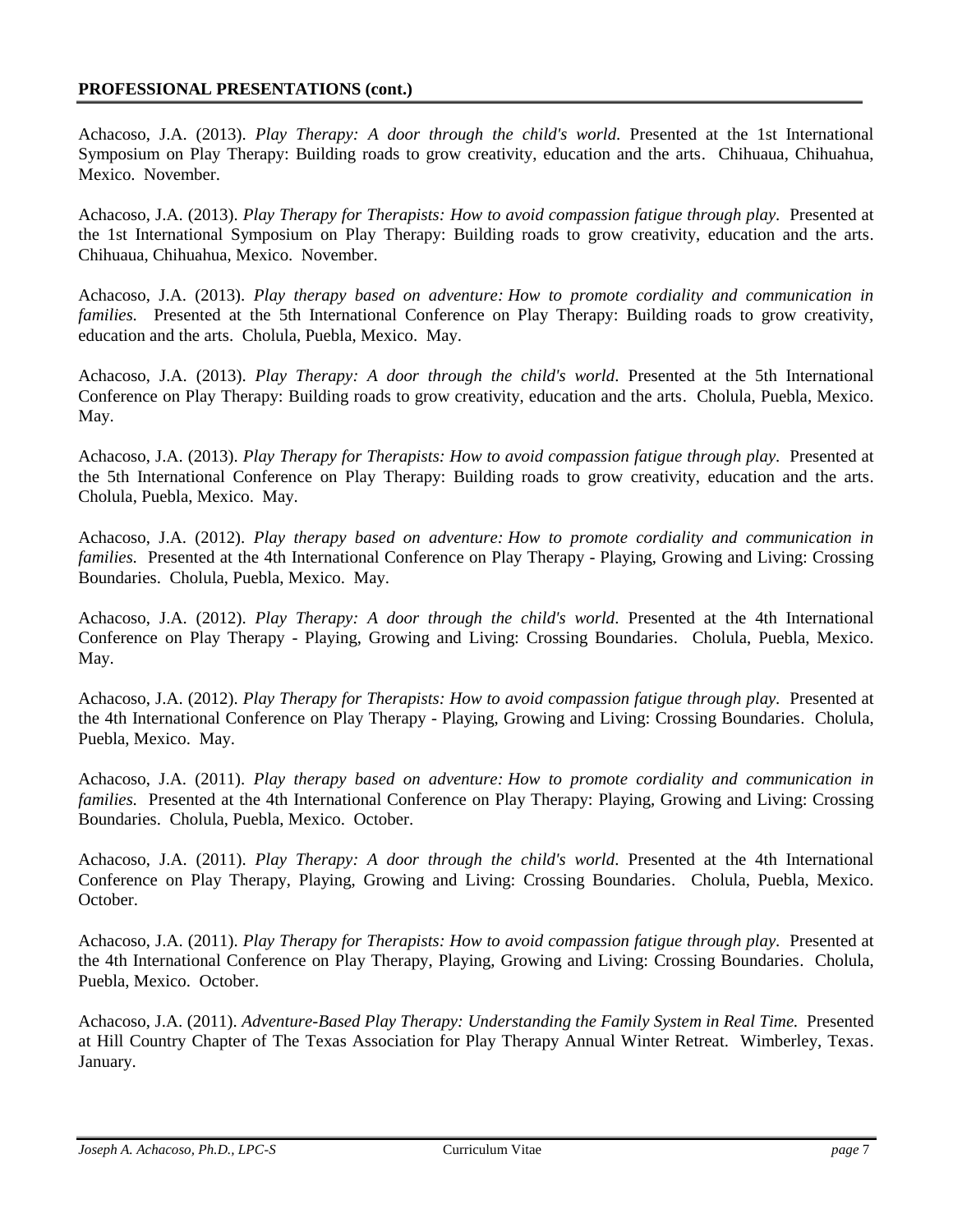Achacoso, J.A. (2010). *Adventure-Based Play Therapy: Promoting Congeniality and Communication in Families and Siblings.* Presented at the Membership Event of the Coastal Bend Chapter of The Texas Association for Play Therapy Corpus Christi, Texas. March.

Achacoso, J.A. (2009). *Dilemmas Play Therapist Face: What to Do When . . .* Presented at The Hill Country Chapter of The Texas Association for Play Therapy. Austin, Texas. August.

Achacoso, J.A. & Moncrief, D. (2009). *Play Therapy: A Bridge to the Child's World* Presented at The Net Connection's Monthly Professional Workshop. Round Rock, Texas. February.

Achacoso, J.A. (2008). *Adventure-Based Play Therapy: Taking Family Therapy Outdoors* Presented at The Hill Country Chapter of The Texas Association for Play Therapy. Austin, Texas. June.

Achacoso, J.A. (2008). *Play Therapy Peer Consultation Group: Issues in Private Practice.* Presented at The Texas Association for Play Therapy 15th Annual Conference. Dallas, Texas. April.

Achacoso, J.A. (2008). *Child-Centered Play Therapy.* Presented at Communities-in-Schools Professional Training. Austin, Texas. January.

Achacoso, J.A. (2007). *Play Therapy for the Counseling Professional: Ways to Laugh, Enjoy, and Live!* Presented at The Austin Child Guidance Center. Austin, Texas. June.

Achacoso, J.A. (2007). *Play Therapy for Therapists: How to Avoid Burnout by Playing.* Presented at The Austin Child Guidance Center. Austin, Texas. April.

Achacoso, J.A. (2007). *Sibling Rivalry: How to Deal with the Unavoidable.* Presented at The University of Texas Child Development Center. Austin, Texas. March.

Achacoso, J.A. (2006). *How to deal with #1 when #2 arrives: Learning how to enjoy your growing family.*  Presented at The University of Texas Child Development Center. Austin, Texas. October.

Achacoso, J.A. (2006). *Play Therapy for the Play Therapist: How to Avoid Burnout by Playing.* Presented at the Hill Country Chapter of The Texas Association for Play Therapy. Austin, Texas. October.

Achacoso, J.A. (2006). *"Tired of hearing 'NO!' and saying 'NO!'?" Positive ways to deal with your willful child.*  Presented at The University of Texas Child Development Center. Austin, Texas. April.

Achacoso, J.A. (2005). *How to deal with #1 when #2 arrives: Learning how to enjoy your growing family.*  Presented at the Babies R Us Monthly Professional Seminar Series. Austin, Texas. October.

Achacoso, J.A. (2005). *The Fine Arts of Play Therapy: Playing to the Beat of a Different Drum.* Presented at the 3<sup>rd</sup> Annual Summer Mini-Conference for The Coastal Bend Chapter of The Texas Association for Play Therapy. Austin, Texas. June.

Achacoso, J.A. (2005). *How to deal with #1 when #2 arrives: Learning how to enjoy your growing family.*  Presented at the Babies R Us Monthly Professional Seminar Series. Austin, Texas. May.

Achacoso, J.A. (2005). *Tired of Hearing "No!" and saying "No!"? Positive Ways to Deal with Your Stubborn Child.* Presented at the Babies R Us Monthly Professional Seminar Series. Austin, Texas. January.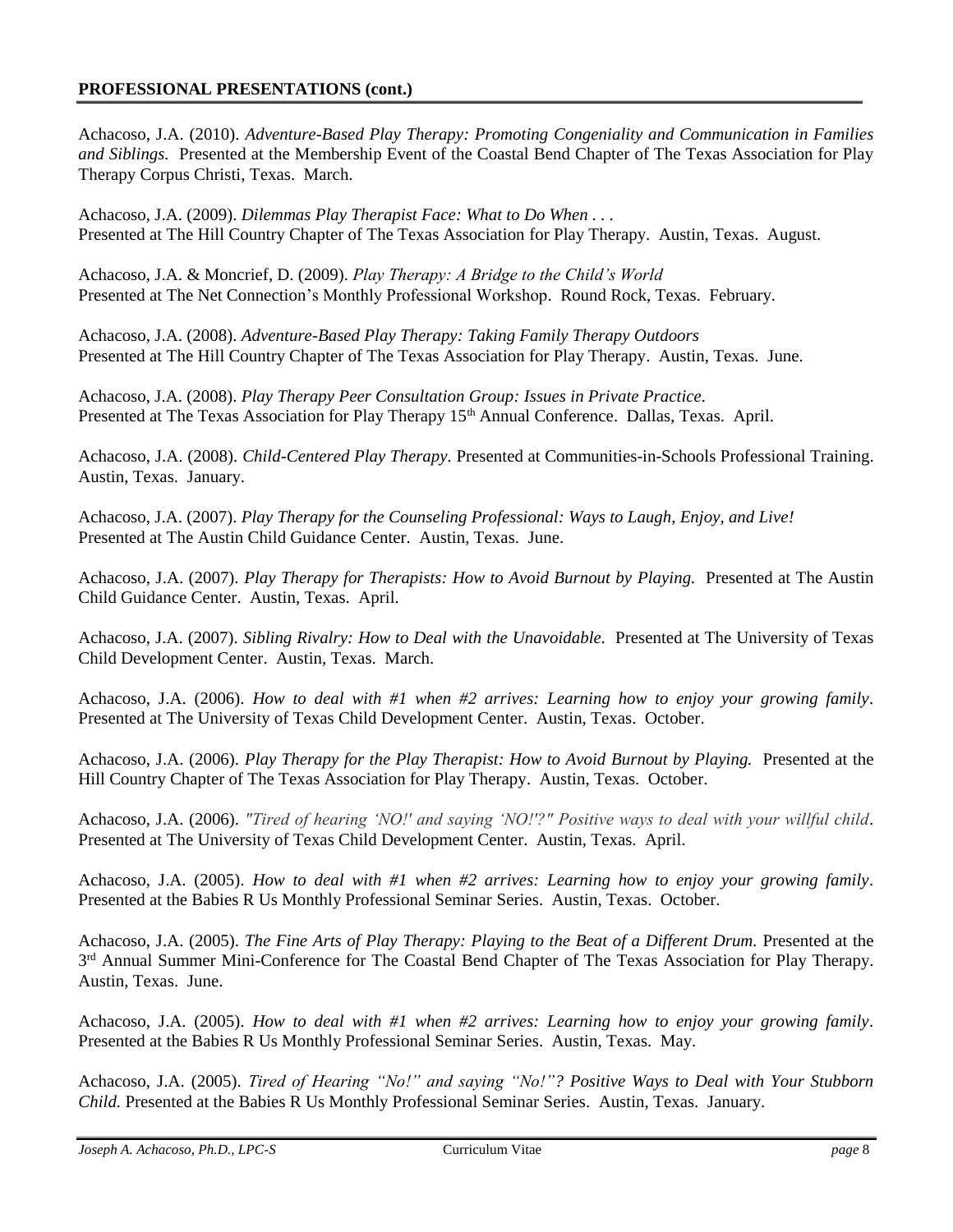#### **PROFESSIONAL PRESENTATIONS (cont.)**

Achacoso, J.A. (2005). *Playing to the Beat of a Different Drum: The Role of Music Therapy in Counseling.*  Presented at the Hill Country Chapter of The Texas Association for Play Therapy Winter Retreat. Austin, Texas. January.

Achacoso, J.A. (2004). *Tired of Hearing "No!" and saying "No!"? Positive Ways to Deal with Your Stubborn Child.* Presented at the Babies R Us Monthly Professional Seminar Series. Austin, Texas. October.

Achacoso, J.A. (2004). *Tired of Hearing "No!" and saying "No!"? Positive Ways to Deal with Your Stubborn Child.* Presented at the Babies R Us Monthly Professional Seminar Series. Austin, Texas. September.

Achacoso, J.A. (2004). *Self-injury Among Adolescents: Research-based Treatment Practices* Presented at the Austin Independent School District Monthly Meeting of School Counselors. Austin, Texas. April.

Achacoso, J.A. (2004). *Playing to the Beat of a Different Drum: The Role of Music Therapy in Counseling.*  Presented at the Hill Country Chapter of The Texas Association for Play Therapy. Austin, Texas. February.

Achacoso, J.A. (2003). *What is Play Therapy?* Presented at the Round Rock Independent School District Monthly Meeting of School Counselors. Round Rock, Texas. March.

Greninger, S.A., Hampton, V.L., Kitt, K.A., & Achacoso, J.A. (1995). *Educators' and Practitioners' Advice Regarding Setting Goals, Savings Programs, and Financial Reviews.* Paper presented at the Annual Conference of the Association for Financial Counseling and Planning Education. New Orleans, Louisiana. November.

Achacoso, J.A. & Harrist, A.K. (1995). *Complementary and Reciprocal Sibling Interactions: Differential Predictors of Peer Relations in Single- and Two-Parent Families.* Poster presented at the Society for Research in Child Development Biennial Meeting. Indianapolis, Indiana. March.

Achacoso, J.A. & Harrist, A.K. (1994). *Complementarity and Reciprocity in Sibling Interactions: Variations in Age, Sex, and Child Social Competence.* Poster presented at the Southwestern Society for Research in Human Development Biennial Meeting. Austin, Texas. February.

Achacoso, J.A. & Rodriguez, C.R. (1993). *Continuity in Early Childhood: Elements and Indicators of Home, School, and Community Linkages,* National Association for the Education of Young Children Annual Conference. Anaheim, California.

Achacoso, J.A. (1992, 1993). Youth/Parent Teacher, *The New Beginnings Program,* Shoal Creek Hospital. Austin, Texas.

Achacoso, J.A. (1991). Youth/Parent Counselor, *Project LEAP,* Communities in Schools site at Molly Dawson Elementary School. Austin, Texas, July.

Achacoso, J.A. (1989). *The Matching Hypothesis at Work in the Mall.* Paper presented at *Lou*isiana Academy of Sciences Annual Meeting. Alexandria, Louisiana, February.

Wills, J.W., Craven, R.C., & Achacoso, J.A. (1988). *Creation and expression of myristylated forms of Rous sarcoma virus gag protein in mammalian cells.* Paper presented at the Cold Spring Harbor Annual International Conference of Retrovirology. Long Island, New York, June.